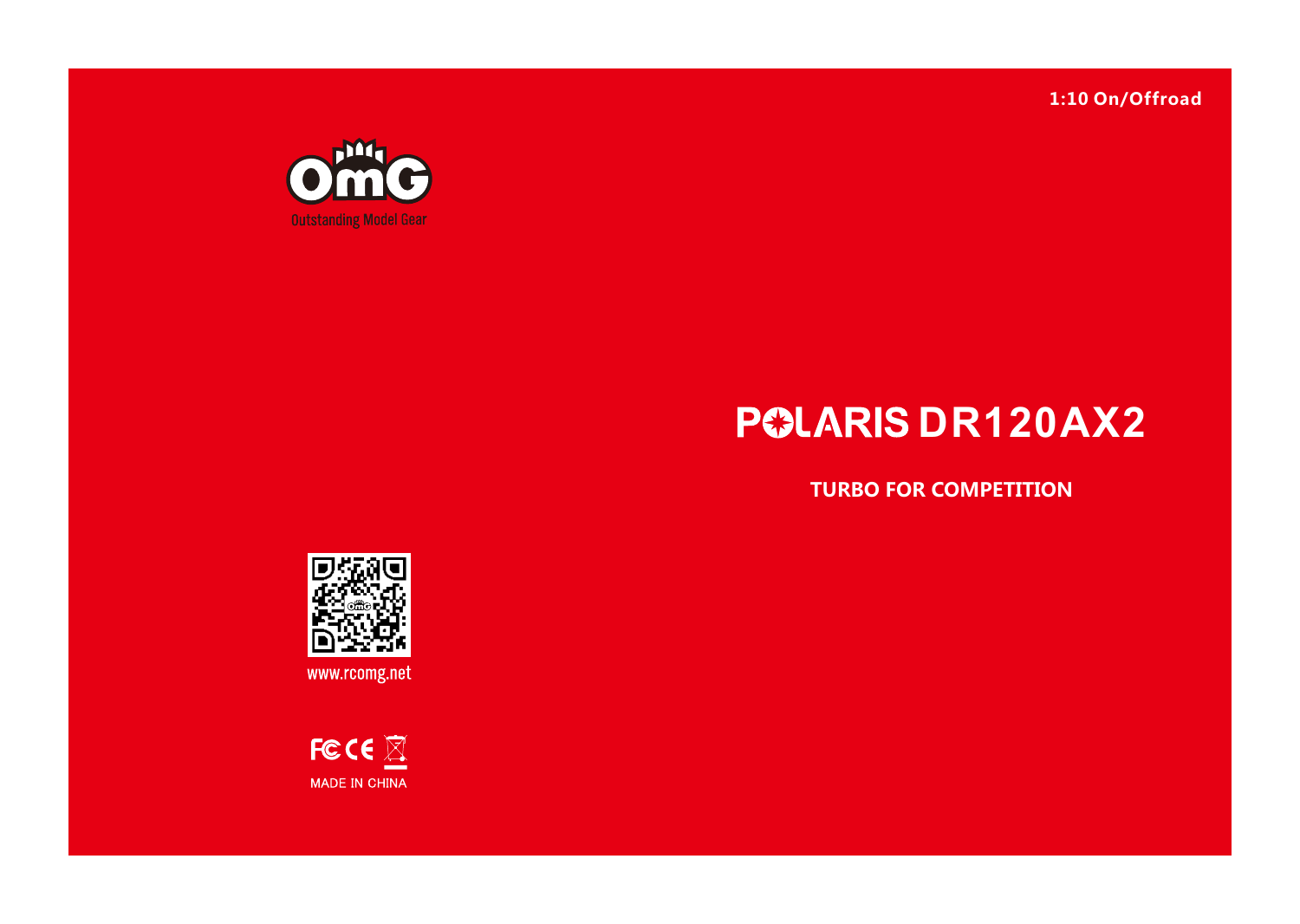# **POLARIS DR120AX2**

 感谢您使用RCOMG设计、制造的竞赛级车用无刷电子调速器。 RCOMG车模用调速器专门针对竞赛级车模用而开发的有感 、无感 无刷马达专用电子调速器。我们强烈建议您在使用之前阅读本使用 手册。

 RCOMG CO.,LTD有权不经通知变更其产品,包括其外观和性 能参数及使用要求;对其产品是否适合特定用途不作任何保证、申 明或承诺。不承担因第三方产品相关修改所引起的任何责任, RCOMG CO.,LTD公司也不承担因应用该产品而产生的任何责任, 包括直接损失或间接损失的赔偿责任。

Thank you for your purchasing the RCOMG Brushless Electronic Speed Controller (ESC). The RCOMG is specifically designed for operating Sensored/Sensorless brushless motors. High power systems for RC model can be very dangerous and we strongly suggest that you read this manual carefully. RCOMG Model have no control over the correct use, installation, application or maintenance of these products, thus no liability shall be assumed nor accepted for any damages, losses of costs resulting from the use of this item. Any claims arising from the operating, failure or malfunction etc. will be denied. We assume no liability for personal injury, property damage or consequential damages resulting from our product or our workmanship. As far as is legally permitted, the obligation for compensation is limited to the invoice amount of product in question.



**产品特点**

# **Features**

- 快速的油门响应 、强劲的加速度 、卓越的线性和可操控性。
- 可用电脑编程菜单设置和软件升级。
- 可用LCD编程卡设置参数。
- 油门曲线和启动力度可调。
- Dynamic boost进角和Turbo进角可调。
- 刹车曲线和刹车力度可调。
- 动态的行进数据记录功能。
- 多重保护功能:电池低压保护,温度保护,油门失控保护。
- Enhanced throttle response, excellent acceleration,linearity and driveability
- Using advanced PC interface to set up or update the firmware
- Using LCD program card to make adjustments.
- Throttle curve and punch rate adjustment
- Dynamic boost timing and turbo timing adjustment
- Brake curve and brake rate adjustment
- Dynamic running data log

Multiple protection features: Low voltage cut-off protection, overheat protection and throttle signal loss protection

**2**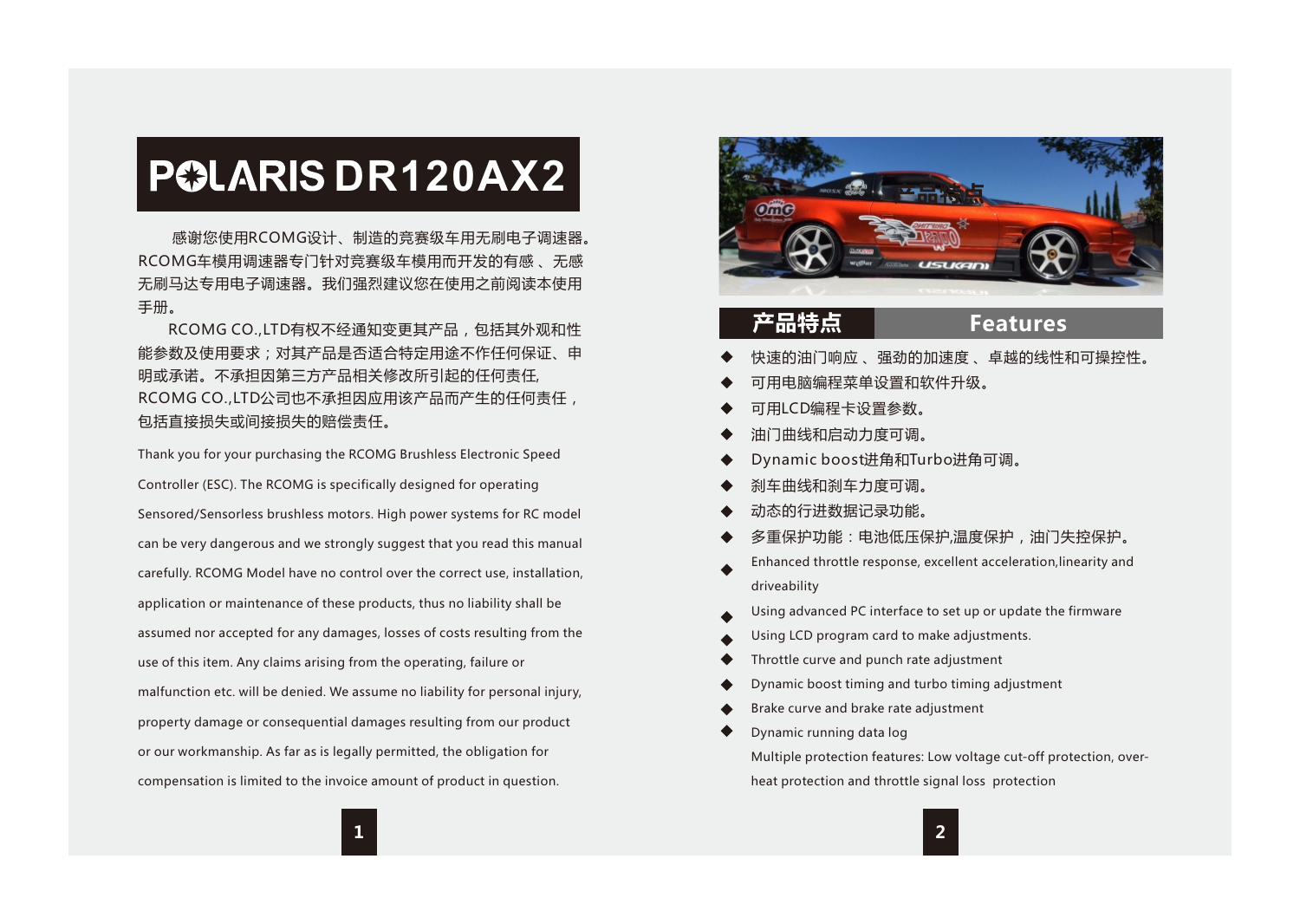# **首次使用TURBO系列车用无刷电子调速器**

## **Using Turbo Series ESC for the debut**

#### 在使用全新的车用无刷电子调速器前请您仔细检查各个连接是否正 确可靠。检查一切正常后,请按以下顺序启动您的电子调速器。

lease attend to each connections and make sure each assignment is correct.

| 1<br>风扇线       |        | Fan wire            |  |  |
|----------------|--------|---------------------|--|--|
| $\overline{2}$ | 信号线插孔  | Signal wire socket  |  |  |
| ξ              | 开关     | Switch              |  |  |
| 4              | 马达蓝色线A | Blue motor wire A   |  |  |
| 5              | 电源线(+) | Power wire(+)       |  |  |
| 6              | 马达黄色线B | Yellow motor wire B |  |  |
| $\overline{7}$ | 电源线(-) | Power wire(-)       |  |  |
| 8              | 马达橙色线C | Orange motor wire C |  |  |
| 9              | 有感插孔   | Sensor socket       |  |  |
|                |        |                     |  |  |

### **Turbo Series Brushless System specification**

| <b>PN#Model</b>           | <b>DR120AX2</b>                                                                                                                                  | <b>DR120AX2S</b>                                                  |  |  |
|---------------------------|--------------------------------------------------------------------------------------------------------------------------------------------------|-------------------------------------------------------------------|--|--|
| Cont.Current              | 120A                                                                                                                                             | 120A                                                              |  |  |
| <b>Burst Current</b>      | 760A                                                                                                                                             | 760A                                                              |  |  |
| Resistance                | 0.0003ohm                                                                                                                                        | 0.0003ohm                                                         |  |  |
| Suitable Car              | 1:10/1:12 Car                                                                                                                                    | 1:10/1:12 Car                                                     |  |  |
| Motor Type                | 540 Sensored Brushless Motor                                                                                                                     |                                                                   |  |  |
| Suitable Brushless, Motor | with 2S Lipo or 5-6S NDOX,<br>1/10 on-road \$3.5T.1/10 off-road \$7.5T<br>with 3S Lipo or 7-10S NiXX.<br>1/10 on-road >7.5T.1/10 off-road >10.5T | with 1S Lipp or 3S NXX.<br>1/12 on-road >3.5T, 1/10 on-road >5.5T |  |  |
| Battery cell              | 2-3S Lipp/5-10S NiMH/NiCd                                                                                                                        | 1S Lipo/3S NiMH/NiCd                                              |  |  |
| <b>BEC Output</b>         | 6V/3A                                                                                                                                            |                                                                   |  |  |
| Dimension (without fan)   | 41.5*37*21mm                                                                                                                                     | 41.5*37*18mm                                                      |  |  |
| Weight(g)                 | 102 <sub>G</sub><br>94 <sub>0</sub>                                                                                                              |                                                                   |  |  |

# **有感模式 Sensored Mode**

连接有感马达时,请注音三根由调马达线颜色:蓝色线A、黄色线B 橙色线C,一定要对应有感马达外壳标示A、B、C连接。马达传感线要 顺应插头位置连接。

When using a Sensored Brushless motor, the Blue motor wire A, Yellow motor wire B and Orange motor wire C of the ESC must be connected with the Sensored motor wire A ,B,C respectively. It is necessary to connect the Sensor wire to the "Sensor" socket on the ESC. Don't change the wires sequence optionally.

# **无感模式 Sensorless Mode**

连接无感马达时,三根电调马达线颜色:蓝色线A、黄色线B、橙色线C, 可与马达任意连接。如果马达反转,请更换其中的任意两根马达线的 连接顺序。

When using a Sensorless Brushless motor, the Blue motor wire A , Yellow motor wire B and Orange motor wire C of the ESC can be connected with the motor wires freely. If the motor runs in the opposite direction, please swap any two wire connections.

| 连接接收机 |               | <b>Connection to the Receiver</b> |  |
|-------|---------------|-----------------------------------|--|
|       | 黑线/Black wire | RX-                               |  |
|       | 红线/Red wire   | $RX+6.0V$                         |  |
|       | 白线/White wire | RX-Signal                         |  |
| 功能指示灯 |               | IEDS                              |  |

电调连接电源后,会自动检测马达类型,并通过LED灯指示,不用 人为设置。当您电调使用有感功能时,马达传感线掉落后,电调会 自动转换为无感工作模式运行。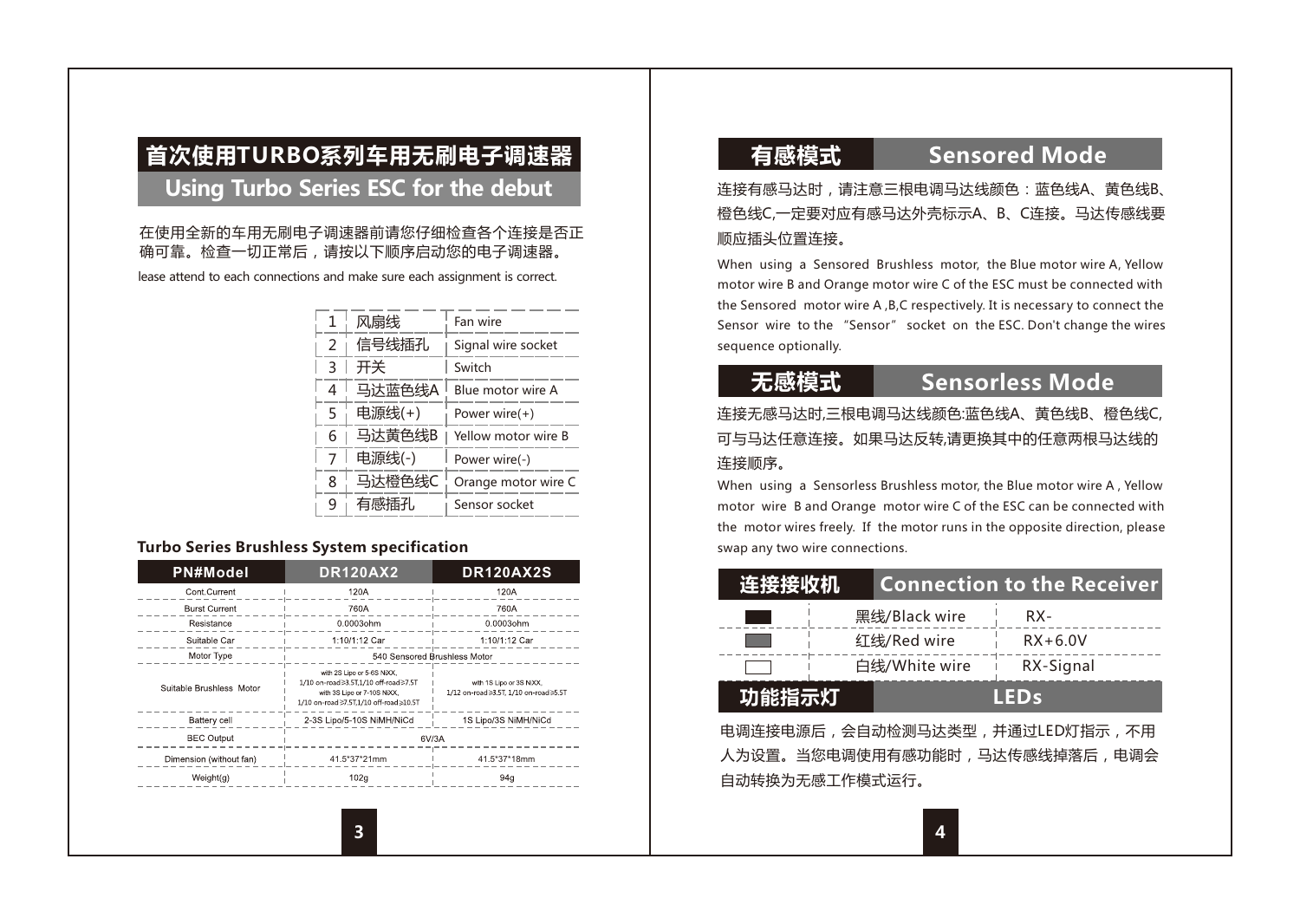When the Power wires on ESC are connected with the battery pack, the ESC can automatically identify the motor type (Sensored/Sensorless) via indicated LEDs.

If the ESC works in Sensored Mode, remove the Sensor wire and the ESC will automatically change to Sensorless Mode.

# **LED相应功能**

| 功能状态                           | <b>Function</b>                            | <b>LED</b> |                     | <b>LED Status</b> |                 |
|--------------------------------|--------------------------------------------|------------|---------------------|-------------------|-----------------|
| 电池低压                           | Low voltage<br>of the battery              | 红色         | Red LED             | 闪烁                | <b>Blinking</b> |
| 电调与马<br>达过热<br>$(95^{\circ}C)$ | Over-heat of<br>the ESC and<br>motor(95°C) | 蓝色         | Blue LED            | 闪烁                | <b>Blinking</b> |
| 配用有感马达                         | Sensored<br>Mode                           | 红色<br>蓝色   | Red and<br>Blue LED | 长亮                | ON              |
| 配用无感马达                         | Sensorless<br>Mode                         | 蓝色         | <b>Blue LED</b>     | 长亮                | ON              |

# **设油门行程 Throttle Range Calibration**

- ◆ 初次使用电调时需要进行油门行程设定。
- ◆ 初次使用或者更换接收机时也需要进行油门行程设定。

1. 首先关闭电调开关, 连接电池, 再打开您的车用发射机电源, 将 油门通道方向设置为(REV), 油门通道的EPA/ATV正反向均设置为 最大。

2. 按下SWITCH键不松开, 红色和蓝色 LED 灯长亮, 等待 2 秒左右, 电调红色LED灯灭蓝色LED亮,这时把 SWITCH 键松开,同时把您的 发射机油门拉杆拉最大,蓝色LED闪烁3秒左右长亮,马达滴响后; 3. 再把油门拉杆推到最小, 红色LED闪烁3秒左右长亮,马达滴滴响后; 4. 把发射机油门拉杆置自然位,红色 LED 、 蓝色 LED 同时闪烁后长

亮,马达滴滴响后,油门行程设定OK。

5. 关闭电调开关(注意:按住SWITCH键超过2秒就可关闭电调)。 6. 打开电调开关, 您的电调现在可以工作了。

- ◆ Set up the ESC at the Throttle Range Calibration for the debut.
- For the first time using transmitter or changing the transmitter you must set up Throttle Range Calibration.

1. Switch off the ESC, then connect ESC with the battery packs and turn on the transmitter; set the direction of the throttle channel to REV; set the EPA /ATV value of the throttle channel to 100%.

2. Hold the "Switch" button, Red and Blue LED are on solid, wait for about 2 seconds until the Red LED is off, then release the "Switch" button, pull the throttle trigger to full throttle until Blue LED blinks and will be on Solid, the motor beeps.

3. Push the throttle trigger to Full Brake until the Red LED blinks and will be on solid, the motor beeps.

4. Now return the throttle trigger to the Neutral position, both of the Red LED and Blue LED blink simultaneously and will be on solid, the motor beeps. The Throttle Range Calibration is confirmed.

5. Turn off the ESC power switch. (Note: Holding "Switch" button over 2 seconds just can turn off the ESC.)

6. Turn the ESC back ON. You are ready to use the ESC now.

# **电调可编程项目说明与出厂默认图示 Programmable items**

#### 备注:DR120AX2S的两种进角的设定值和DR120AX2的设定值不同, 详情请见表格如下。

**Note:** The settings of Boost timing and Turbo timing of DR120AX2 are different from that of DR120AX2S. Please see details in the following sheet.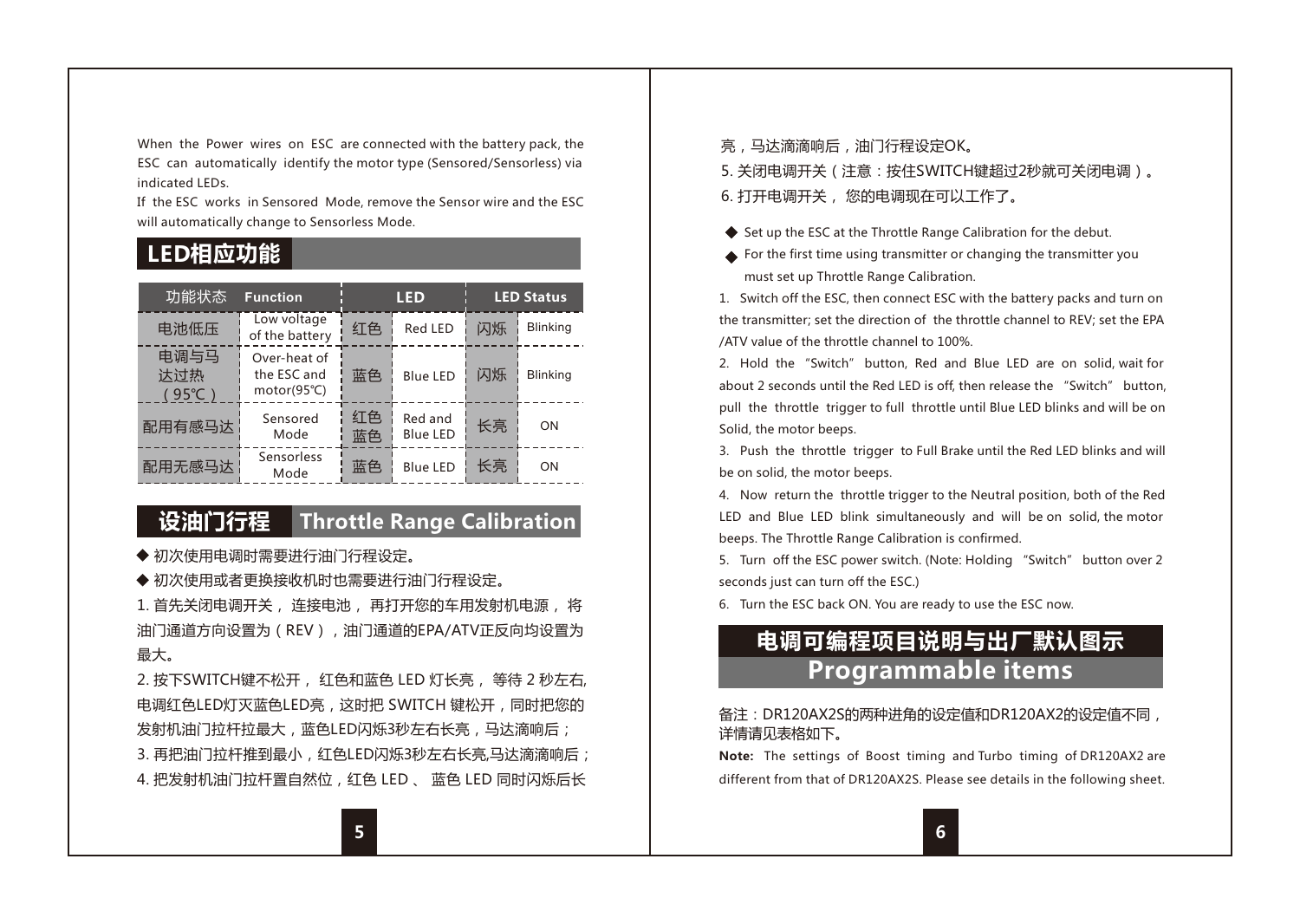| 業別                      | 编程项目                              |                                                 |                                                             |                                                                                                                                                                                                                                                                                                                     |                       | 功能设定值                                   |                                           |                                  |                             |
|-------------------------|-----------------------------------|-------------------------------------------------|-------------------------------------------------------------|---------------------------------------------------------------------------------------------------------------------------------------------------------------------------------------------------------------------------------------------------------------------------------------------------------------------|-----------------------|-----------------------------------------|-------------------------------------------|----------------------------------|-----------------------------|
| Section                 | Programmable Item<br>行进模式         |                                                 |                                                             | 前进/刹车 (无倒车                                                                                                                                                                                                                                                                                                          |                       | Programmable Value                      |                                           | 前进/倒车 (无刹车)                      |                             |
|                         | Run Mode                          |                                                 |                                                             | Forward/Brake                                                                                                                                                                                                                                                                                                       |                       | Forward/Brake/Reverse<br>前进/刹车/倒车       |                                           | Forward/Reverse                  |                             |
| 般<br>设置                 | 低电压关断值<br>Cut-off voltage         |                                                 | 不保护<br>Disable                                              | Auto(3.0V/Cell)<br>默认                                                                                                                                                                                                                                                                                               | (3.0V/节               |                                         | $\overline{\phantom{0}}$<br>$3.0 - 11.1V$ | 调整量0.1V)<br>3.0-11.1V(step 0.1V) |                             |
| General<br>Setting      | ESC Overheat Protection<br>电调过热保护 |                                                 | 95°C                                                        | 105°C                                                                                                                                                                                                                                                                                                               | 125°C                 |                                         | 不保护                                       | Disable                          |                             |
|                         | Motor Rotation<br>马达转向            |                                                 | Normal<br>旧                                                 | Reverse<br>反向                                                                                                                                                                                                                                                                                                       |                       |                                         |                                           |                                  |                             |
|                         | 油门前段力度                            |                                                 | Punch Rate1                                                 |                                                                                                                                                                                                                                                                                                                     |                       | 1-30 (调整直/Step                          | ≘                                         |                                  |                             |
| 三角                      | 油门后段力度                            |                                                 | Punch Rate2                                                 |                                                                                                                                                                                                                                                                                                                     |                       | 1-30 (调整值/Step 1)                       |                                           |                                  |                             |
| Throttle<br>设定          | 倒车力度                              |                                                 | Reverse Speed                                               | 25%                                                                                                                                                                                                                                                                                                                 |                       | 50%                                     | 75%                                       |                                  | 100%                        |
| Control                 | 正向油门分段点                           |                                                 | Switch Point                                                |                                                                                                                                                                                                                                                                                                                     |                       | 1%-99% (调整值/Step 1%)                    |                                           |                                  |                             |
|                         | 油门曲线                              |                                                 | Throttle Curve                                              | 线性 Linear                                                                                                                                                                                                                                                                                                           |                       | 自定义 Custom                              |                                           |                                  |                             |
|                         | 初始刹车力度                            |                                                 | Initial Brake                                               | =拖刹<br>Drag brake                                                                                                                                                                                                                                                                                                   | $\%0$                 | 20%                                     | 30%                                       | 40%                              |                             |
|                         | 拖刹力度                              |                                                 | Drag Brake                                                  |                                                                                                                                                                                                                                                                                                                     |                       | 0%-100%(调整值/step 1%)                    |                                           |                                  |                             |
| 利年                      | 极限刹车力度                            |                                                 | Brake Strength                                              | 0%                                                                                                                                                                                                                                                                                                                  | 5%<br>$\sim$<br>12.5% | 50%<br>37.5%                            | 62.5%                                     | 75%                              | 100%<br>87.5%               |
| 设定                      | 刹车力                               | 刹车前段力度<br>Brake Rate 1                          |                                                             |                                                                                                                                                                                                                                                                                                                     |                       | 1-20 (调整值/step                          |                                           | ุุี่⊐                            |                             |
| Control<br><b>Brake</b> | 度设定<br><b>Brake</b>               | 刹车油门分段点<br>Swich Point                          |                                                             |                                                                                                                                                                                                                                                                                                                     |                       | 1%-99% (调整值step 1%)                     |                                           |                                  |                             |
|                         | Control<br>Rate                   | 刹车后段力度<br>Brake Rate 2                          |                                                             |                                                                                                                                                                                                                                                                                                                     |                       | 1-20 (调整值step 1)                        |                                           |                                  |                             |
|                         | 刹车曲线                              | Brake Curve                                     |                                                             | 线性 Linear                                                                                                                                                                                                                                                                                                           |                       | 自定义 Custom                              |                                           |                                  |                             |
|                         |                                   |                                                 | DR120AX2 的Boost进角值<br>Boost Timing of DR120AX2              |                                                                                                                                                                                                                                                                                                                     |                       |                                         |                                           | 0-64° (调整值/step 1°)              |                             |
|                         |                                   |                                                 | DR120AX2S的Boost进角值<br>Boost Timing of DR120AX2S             |                                                                                                                                                                                                                                                                                                                     |                       |                                         |                                           | 0-8° (调整值/step 1°)               |                             |
|                         |                                   |                                                 | 初始转速/Start RPM                                              |                                                                                                                                                                                                                                                                                                                     |                       |                                         |                                           | 1000-35000 RPM(step 500 RPM)     |                             |
|                         | <b>Boost</b>                      |                                                 | 告束转速/ End RPM                                               |                                                                                                                                                                                                                                                                                                                     |                       |                                         |                                           | 3000-60000 RPM(step 500 RPM)     |                             |
|                         |                                   |                                                 | Boost是否固定/Stability                                         |                                                                                                                                                                                                                                                                                                                     |                       | 是 YES                                   |                                           | SM<br>否                          |                             |
|                         |                                   |                                                 | Boost与转速的相关性/                                               | Slope                                                                                                                                                                                                                                                                                                               |                       | 线性 Linear                               |                                           |                                  | 自定义 Custom                  |
| Timing                  |                                   |                                                 | DR120AX2 的Turbo进角值<br><u>Turbo Timing of DR120AX2</u>       |                                                                                                                                                                                                                                                                                                                     |                       |                                         |                                           | 0-64° (调整值/step 1°)              |                             |
|                         |                                   |                                                 | DR120AX2S 的Turbo进角值<br><del>furbo Timing of DR120AX2S</del> |                                                                                                                                                                                                                                                                                                                     |                       |                                         |                                           | 0-21° (调整值/step 1°)              |                             |
|                         |                                   | Turbo进角触发方式                                     |                                                             | Full Throttle<br>- 演義                                                                                                                                                                                                                                                                                               |                       | <del>ull Throttle</del><br>转速<br>ŧ      | †<br>∲<br>满油门 中转速                         |                                  |                             |
|                         | Turbo                             | 满油触发延迟时间(秒)<br>Activation Method<br>Turbo Delay |                                                             | $\frac{1}{2}$ $\frac{1}{2}$ $\frac{1}{2}$ $\frac{1}{2}$ $\frac{1}{2}$ $\frac{1}{2}$ $\frac{1}{2}$ $\frac{1}{2}$ $\frac{1}{2}$ $\frac{1}{2}$ $\frac{1}{2}$ $\frac{1}{2}$ $\frac{1}{2}$ $\frac{1}{2}$ $\frac{1}{2}$ $\frac{1}{2}$ $\frac{1}{2}$ $\frac{1}{2}$ $\frac{1}{2}$ $\frac{1}{2}$ $\frac{1}{2}$ $\frac{1}{2}$ | 0.15   0.2   0.25     |                                         | 0.3 0.35 0.4 0.45 0.5                     | 0.6   0.7                        | $\frac{0}{1}$<br>0.9<br>0.8 |
|                         |                                   | <b>Start RPM</b><br>触发转速                        |                                                             |                                                                                                                                                                                                                                                                                                                     |                       | 8000-50000 转/RPM (调整值/step 1000 转/RPM ) |                                           |                                  |                             |
|                         |                                   | Turbo全释放速度(0.1秒<br>Slope NO"(deg/0.1sec)        |                                                             | $\circ$<br>$\infty$                                                                                                                                                                                                                                                                                                 | $\overline{c}$<br>თ   | $^{28}$<br>$\overline{1}$               | 24<br>$\overline{c}$                      | 50<br>27                         | Instant                     |
|                         |                                   | Turbo全关停速度(0.1秒)<br>Slope"OFF"(deg/0.1sec)      |                                                             | $\circ$                                                                                                                                                                                                                                                                                                             | 12                    | $\frac{8}{18}$                          | 24                                        | 90                               | Instant                     |
|                         |                                   |                                                 |                                                             |                                                                                                                                                                                                                                                                                                                     |                       |                                         |                                           |                                  |                             |

**8**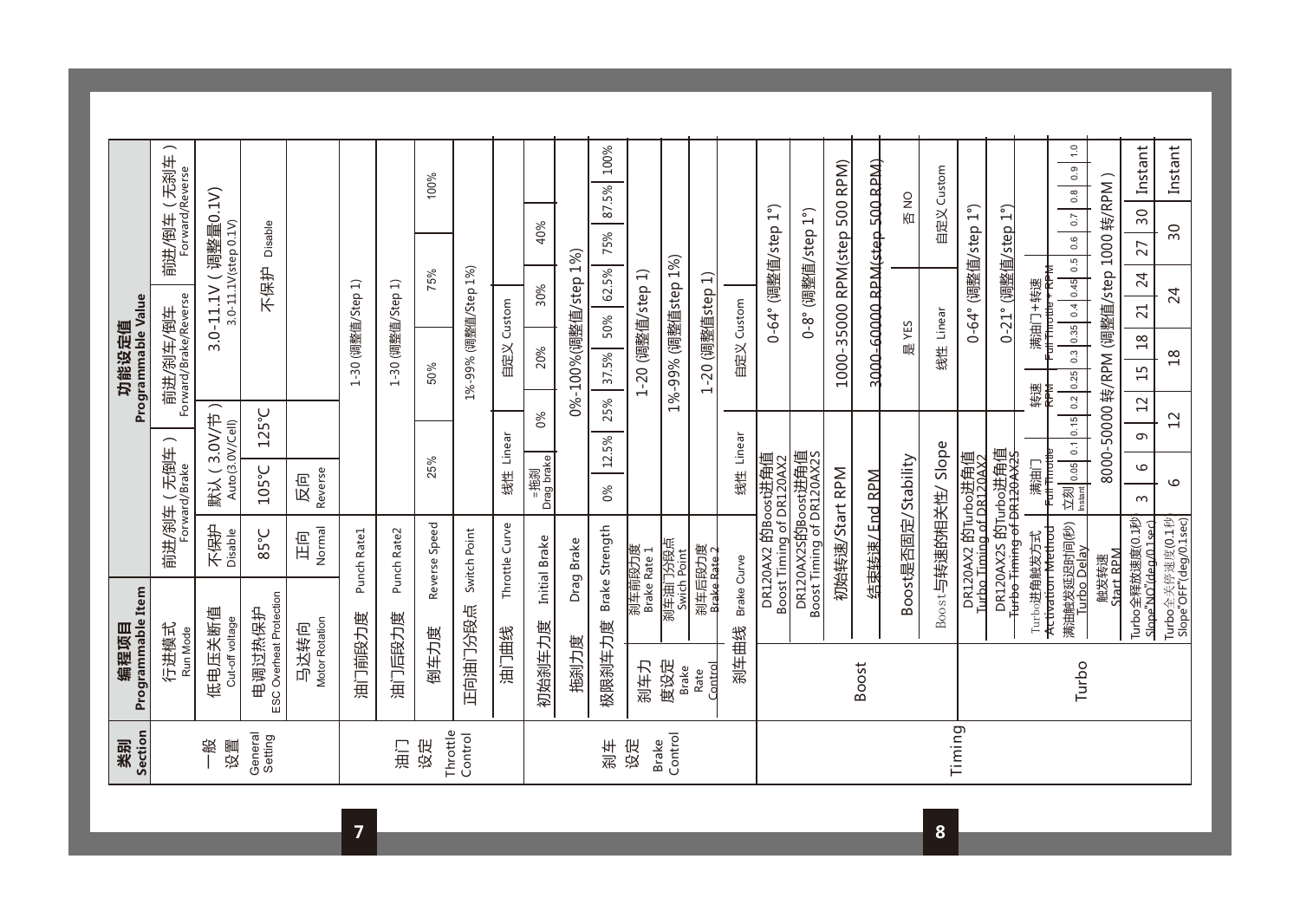# DR120AX2 车用无刷电子调速器功能说明

# **Series ESC information**

我们的车用无刷电子调速器允许您针对自身需求来编程所有功能,充分 体现了产品以用户为本的特点。

# 运行模式<br> **Run Mode**

◆正向与反向模式通常用于训练 ◆ 双向带刹车(出厂默认) ◆ 双向无刹车

#### **Forward /Brake**

This is a Race setting - Reverse is disabled.You will find in racing, most tracks will not allow racing with reverse enabled.

#### **Forward /Brake/Reverse(Default)**

If reverse is allowed in General Bashing around (FUN) or racing, the Electronic Speed Controller requires 2 seconds of continuous neutral from the transmitter prior to allowing reverse to operate.

注意:电调中有一个自动保护,即油门拉杆在第一次从自然位推到反向区域时,电调 只是刹车,不会有倒车动作;当把油门拉杆拉回自然位再次推至反向区域时,如果此 时车已停止,则产生倒车动作。因此只在您的车停止或是返回油门到自然位置时倒 车才有效;这样可防止电调误动作。

Note: There is automatic protection within the RCOMG ESC. Only after you have stopped and returned the trigger to neutral reverse will become available. If while traveling in reverse, pull the trigger to go forward. This is to help prevent serious damage to the drive train.

# **低电压关断值**

该功能防止电池过度放电而造成不可恢复的破坏。

根据您使用的电池,通过电脑软件或编程盒设置您的电池类型与低压 关断值;这样可使电调工作时随时监测电池电压,一旦电池电压低于 设置低压点,电调将降低功率。

当使用锂电时,出厂设定为每节放电不能少于3.0V,当使用2s锂电池 而电压低于6V时为低电压状态。

#### **Forward / Reverse**

If the option is active, the RC car could go forward and backward, but couldn't brake.

#### **ESC– reverse operation**

Should you get into a situation that requires reverse , after you have applied any brakes you may have needed, return the throttle trigger to the neutral position. Wait a moment or two and then push the trigger forward for reverse.

#### **Cut-off Voltage**

Prevent the lipo batteries to over discharge. If the low voltage cutoff is activated, the ESC detects the Voltage of the battery anytime and the output power will be reduced to 20% in 3 seconds once the Voltage of the battery is lower than the preset Low Voltage Cutoff Threshold . After entering the voltage protection, Red LED blinks. When to be set 'Auto', the ESC will detect the cell of batteries and set the Cut-off voltage to 3.0V/cell. E.g.: when using 2s lipo, the low voltage threshold is 6.0V.

# **电调过热保护 ESC overheat protection**

启用该功能后,当电调的温度达到过热保护设定值时,电调将降低功 率,而且蓝色LED灯会闪烁。

If the function is activated, the output power will be gradually reduced to 20% and the blue LED will blink when the temperature of ESC is up to the preset option.

# **马达转向 Motor Rotation**

### 正向(Normal)/反向(Reverse)

**正向油门分段点/油门前段加速度/油门后段加速度 Switch Point /Punch Rate /Punch Rate 2**

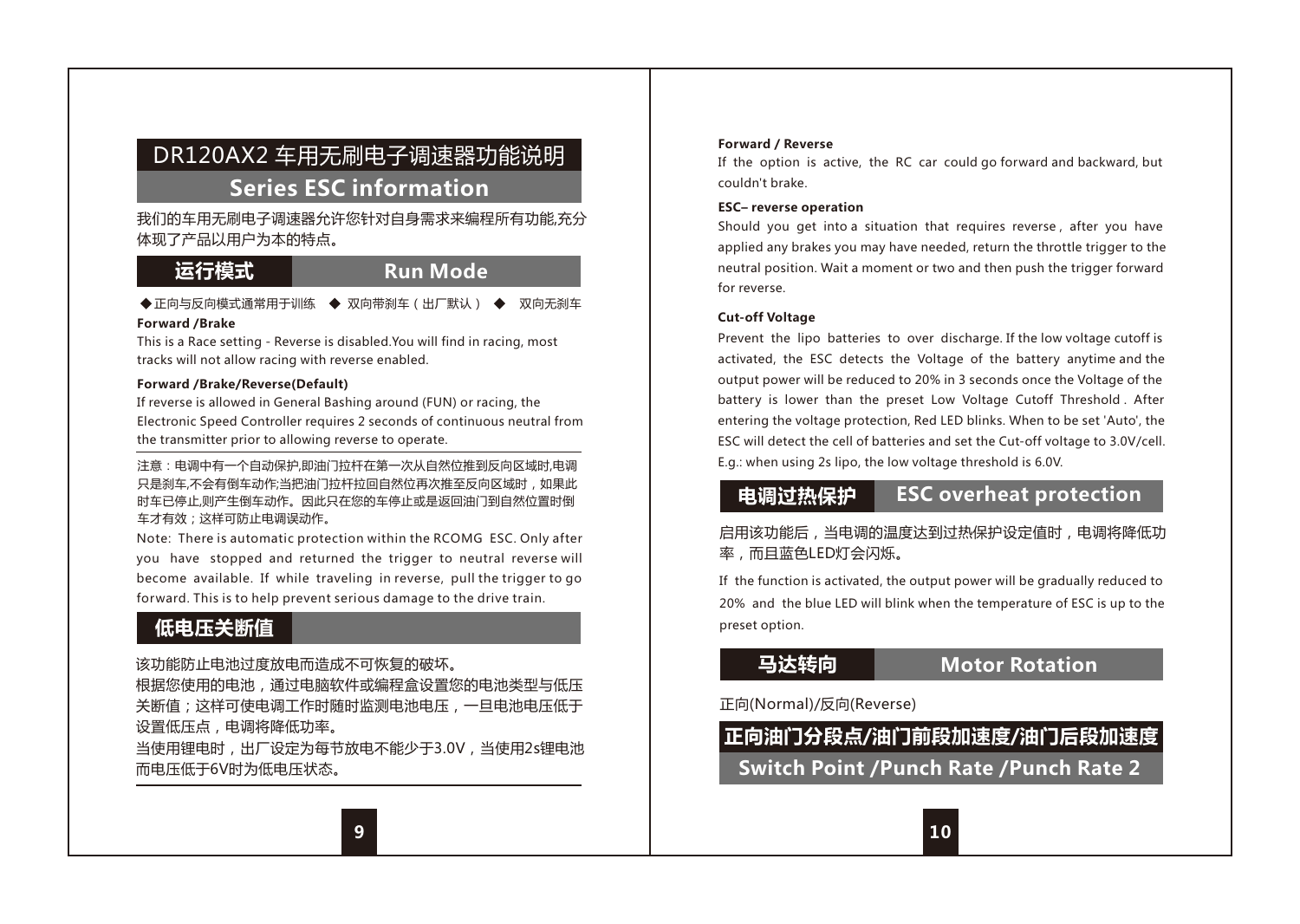## 这三项参数用于设定油门输出力度 。 对油门输出力度进行设定车手 在启动时进行油门控制,防止出现车胎打滑等不利情况。

### 油门行程分为前后可调的两段,分段点为1%-100%可调。每一段的 油门加速度为1-30可调,所设的值越小,油门输出力度越小,加速度 越小;所设的值越大,油门输出力度越大,加速度越大。

The three items are used to control the speed of throttle output. Setting a suitable punch rate is helpful for user to control the throttle when the vehicle starts, avoid the skid when rapidly pulling the throttle, etc. The whole throttle range consists of 100 parts, which include the front adjustable part and back adjustable part. The punch rate has 30 programmable options. When to be set '1', the punch rate is slow and there are lots of limit on the output of punch rate; the larger the settings is, the faster the punch rate is, the fewer the limit is.

# **倒车力度**

## **Reverse Speed**

该功能对倒车的速度进行设定,当油门推到反向最大位置时,倒车速 度最快。推荐将倒车力度尽量设定得小一点,以免因快速倒车导致错 误损伤。

Provide the strongest reverse speed when the throttle trigger is pushed to the max position in reverse, the reverse speed rely on the option you selected. (Note: Recommend using the small reverse speed in case the fault occurs because the speed is too fast when reversing)

# **油门曲线 Throttle Curve**

线性(出厂默认):

该选项时,油门输出力度和油门拉杆的推动速度线性相关。 自定义:

该选项时,通过PC软件设定,车手可以根据自己的驾驶习惯对油门加 速度和油门拉杆推动速度的相关性进行设定,以实现推动拉杆时,油门 行程前后两段油门力度的柔和和暴力的调节。

The function is used to define the input throttle curve in the ESC.

**Option 1:'Linear'** - This is where the forward throttle position of the transmitter directly relates to the forward throttle position of the ESC. **Option 2:'Custom'**-This allows for a multi-step setting to the forward throttle. This differs from index on the transmitter because the forward throttle input into the ESC can be defined in multiple increasing steps.

# **刹车力度**

# **Brake Speed**

#### **初始刹车**/**Initial Brake**

该项参数设定进行刹车时的初始最小刹车力度, 出厂默认的初始刹车 力度为拖刹。初始刹车力度越小刹车越柔和,越大刹车越灵敏并可以 形成点刹效果。

The function refers to the brake strength applied in the initial position of the brake. The default is 'drag brake', so the brake effect can be smooth.

### **拖刹力度/Drag Brake**

当油门摇杆处于中立点区域时自动产生的刹车效果,1%-100%范围 内可调,数值越小拖刹力度越小,数值越大刹车越灵敏。拖刹效果有 助于控制和降低刹车难度。

The function provides the driver a set percentage of brake when you have the transmitter resting in neutral. This will create the "feel" of a brushed motor.

Drag brake are used in racing to slow a vehicle as you let off approaching a corner versus the driver having to push the brake at every corner.

Try working with this to get a sense of how you might use this for your track.

If you are running on a high traction track with tight corners, a stronger setting should work best.

If you are running in an open area, you will find a smaller percentage will result in better control.

If you are running in dusty or slippery surfaces, you will more than likely want to use the lowest option.

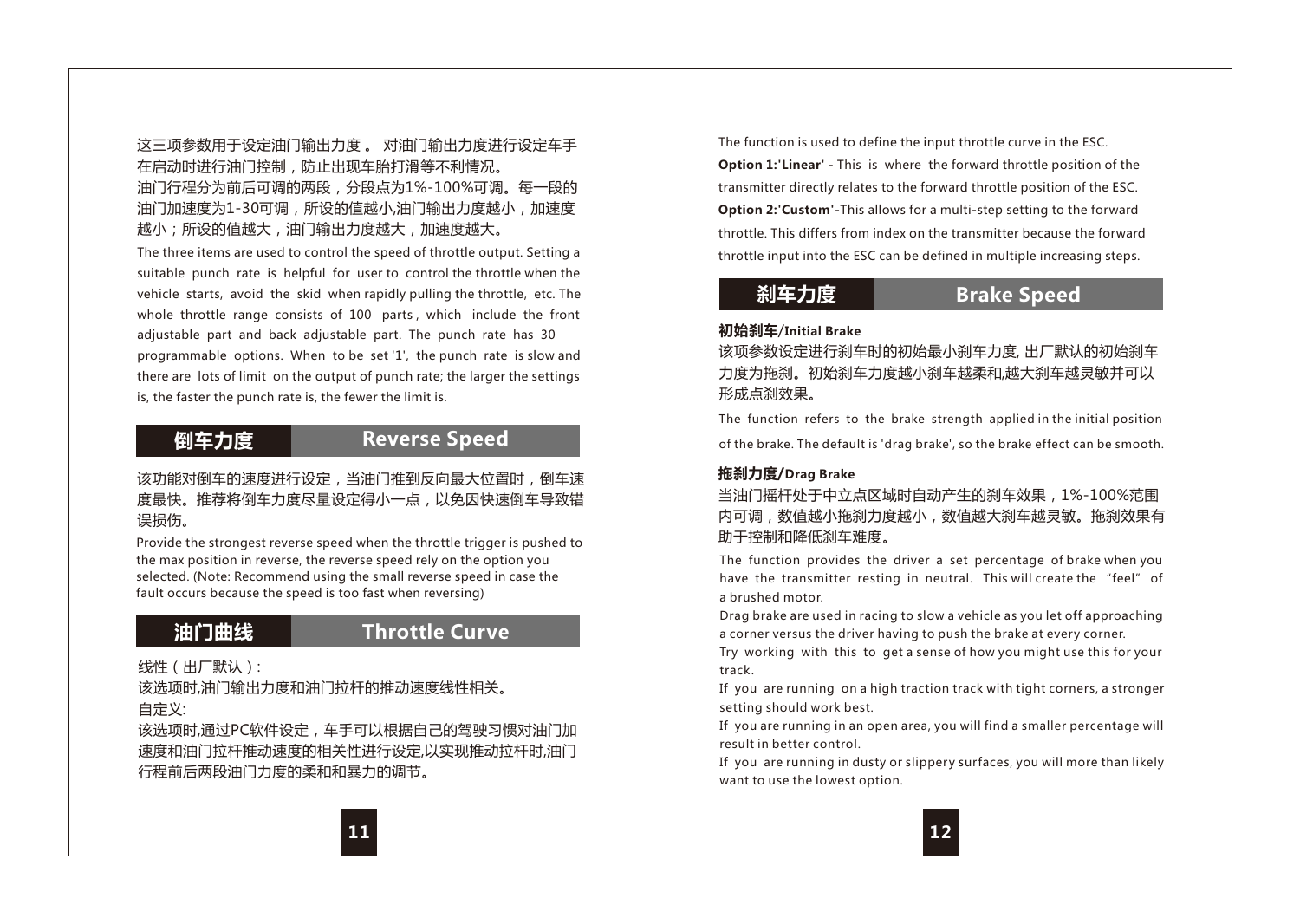### **极限刹车力度/Brake Strength**

当摇杆处于刹车极限位置产生的刹车力度和效果,1%-100%之间 有9顶可调,数值越小刹车越柔和,越大越灵敏。车手可选择自己喜欢 的刹车力度。

The function defines the overall brake level as a percentage of the backward throttle.

# **刹车油门分段点/刹车前段力度/刹车后段力度 Switch Point/Brake Rate 1/Brake Rate 2**

这三项参数用于设定刹车力度,可分为前后两段对刹车力度进行调 节,分段点为1%-100%可调。每段刹车力度为1-30可调,数值越小 刹车力度响应越小,刹车越柔和,数值越大刹车力度响应越大,刹 车越灵敏。车手可根据自己的经验和习惯设定适合自己的刹车力度 响应。

The three items are used to control the speed of brake throttle output. Setting a suitable punch rate is helpful for user to control the brake strength and avoid rising the brake wildly. The whole throttle range consists of 100 parts, which include the front adjustable part and back adjustable part. The punch rate has 20 programmable options. When to be set '1', there're lots of limit on the brake level; the larger the setting is, the fewer the limit of brake throttle is.

#### **刹车曲线**

此项参数可调节刹车力度响应与刹车摇杆推动速度的相关性。 **线性(出厂默认)** 出厂默认为线性,刹车力度响应与刹车摇杆推动线性相关。

**自定义**

车手也可通过PC软件按照自己的个性化要求对刹车曲线进行设定, 从而获得头段柔和后端灵敏的刹车或者头段灵敏后端柔和的刹车。

#### **Brake Curve**

The function adjusts the brake strength relating to the throttle range. The default is linear, which is also can be set to non-linear by PC software.

## **Boost 进角 Boost Timing**

Boost进角在整个油门行程范围内有效,直接影响车辆在直道和弯 道的速度。使用Boost进角模式时,行进过程中的进角随马达转速 变化而随时变化。

The timing is available in whole throttle range, which directly affects the speed in the curve road and straight road. When the boost timing is activated, the timing will change dynamically according to the RPM.

#### **初始转速和结束转速**

Boost进角由转速决定,当转速低于起始转速时,起始Boost进角为0; 当转速处于起始转速和最终进角之间时,Boost进角随转速的改变而 改变。如果Boost进角与转速相关性设为线性相关的话,在相关范围 内,Boost进角随转速线性变化。

例如:如果Boost进角设为5°,起始转速为10,000,结束转速为15,000, Boost进角在每个转速范围内的值如下表所示。 如果转速比结束进 角高,Boost进角初始值为Boost的设定值。

#### **Start RPM and End RPM**

As boost is dynamically defined through the RPM, when RPM is lower than start RPM, the start boost is '0'. When the RPM is between start RPM and end RPM, the boost changes dynamically according to the RPM. If the 'boost slope' is set to 'linear', the boost is linearly defined in the range.

For example: if boost timing is set to 5°, start RPM is 10000,end RPM is 15000, the boost timing in every rpm is as follows. If the RPM is higher than end RPM, the start boost is the current set boost.

| <b>RPM</b>      | < 10000 | $10001 -$<br>11000 | 11001-<br>12000 | 12001-<br>13000 | 13001-<br>14000 | >14000               |
|-----------------|---------|--------------------|-----------------|-----------------|-----------------|----------------------|
| Boost<br>timina | o۵      |                    | $\sim$          | $\sim$<br>ت     |                 | $\mathbf{r}^{\circ}$ |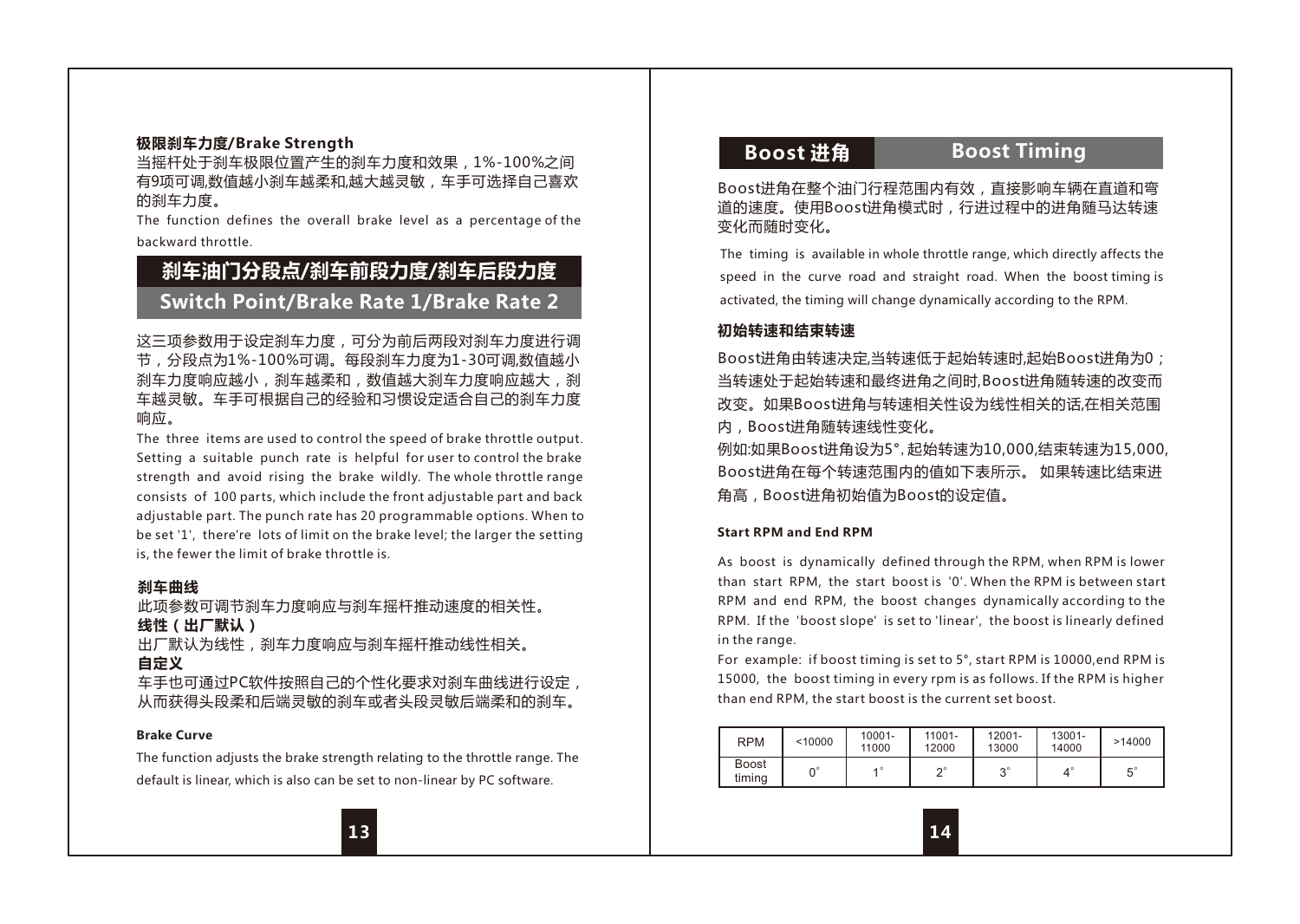#### **Boost值是否固定**

当启用Boost进角由油门控制时,Boost进角值受油门和转速共同影 响。当油门处在25%位置时, 最大的Boost进角起始值为16°;当油 门处在50%位置时,最大的Boost进角起始值为32°;满油门时, Boost进角值可达到64°。在该设定下,在车辆启动阶段比较柔和, 马达发热低, 但是爆发力不强。

#### **Stability**

If the boost controlled by throttle is activated, the boost is not only controlled by RPM but also by throttle range. When the throttle is at 25%, the biggest boost timing which can be started is 16°; When the throttle is at 50%, the biggest boost timing which can be started is 32°; When the throttle is at 100%, the 64° boost timing is just available. After selecting the 'Yes', the initial part of whole throttle range is smoother, the heat productivity of motor is lower, but the start power is worse.

#### **Boost与转速的相关性**

线性相关:Boost进角值随转速线性变化。

自定义:由车手根据自己的经验和喜好自由定义Boost进角值与转 速的变化关系。该设定可以让车手自由选择以平衡车辆启动爆发力 和马达发热

#### **Slope**

'Linear'- the boost per degree is consistent to corresponding RPM; 'Custom'- freely define the corresponding RPM of boost timing per degree. The setting is very flexible, proper adjustments can activate the start power and heat productivity of motor.

## **Turbo 进角 Turbo Timing**

#### 极速进角,该功能通常在较长的直道上启动,以取得极大的爆发速度。

The function is just used in the long straightaway generally.

#### **触发方式**

Turbo进角的触发方式有3种,只有在满足设定的触发方式的情况下, Turbo进角功能才会启动。Turbo功能运行时,如果运行情况变为不 满足触发条件是,Turbo进角功能就会关停。

#### 以下为3种触发方式

#### **满油门时间**

当油门摇杆达到满油门位置一定时间后,Turbo进角功能会被触发。 **转速**

当马达转速超过设定的触发速度时,Turbo进角功能会被触发。

# **满油门时间+转速**

只有满足上述2个条件时,Turbo进角功能会被触发。

#### **Activation Method**

Including 3 activation methods. The turbo is just allowed to be activated when meeting the activation condition; the turbo is not allowed to be activated when not meeting the activation condition. If the activation condition is turned into ' not meeting', the turbo timing will be closed.

#### **'Full Throttle'**

It is recognized to meet the activation condition when the continuous time in the full throttle is up to the preset time.

#### **'RPM'**

It is recognized to meet the activation condition when the motor RPM is faster than the preset activation RPM.

#### **'Full Throttle and RPM'**

It is recognized to meet the activation condition when the continuous time in the full throttle is up to the preset time and the motor RPM is faster than the preset activation RPM. If either of them doesn't conform to the condition, it'll be recognized to not meet the activation condition. The purpose to have Turbo activated is to make sure that the vehicle has a certain RPM and decreases the heat productivity of motor.

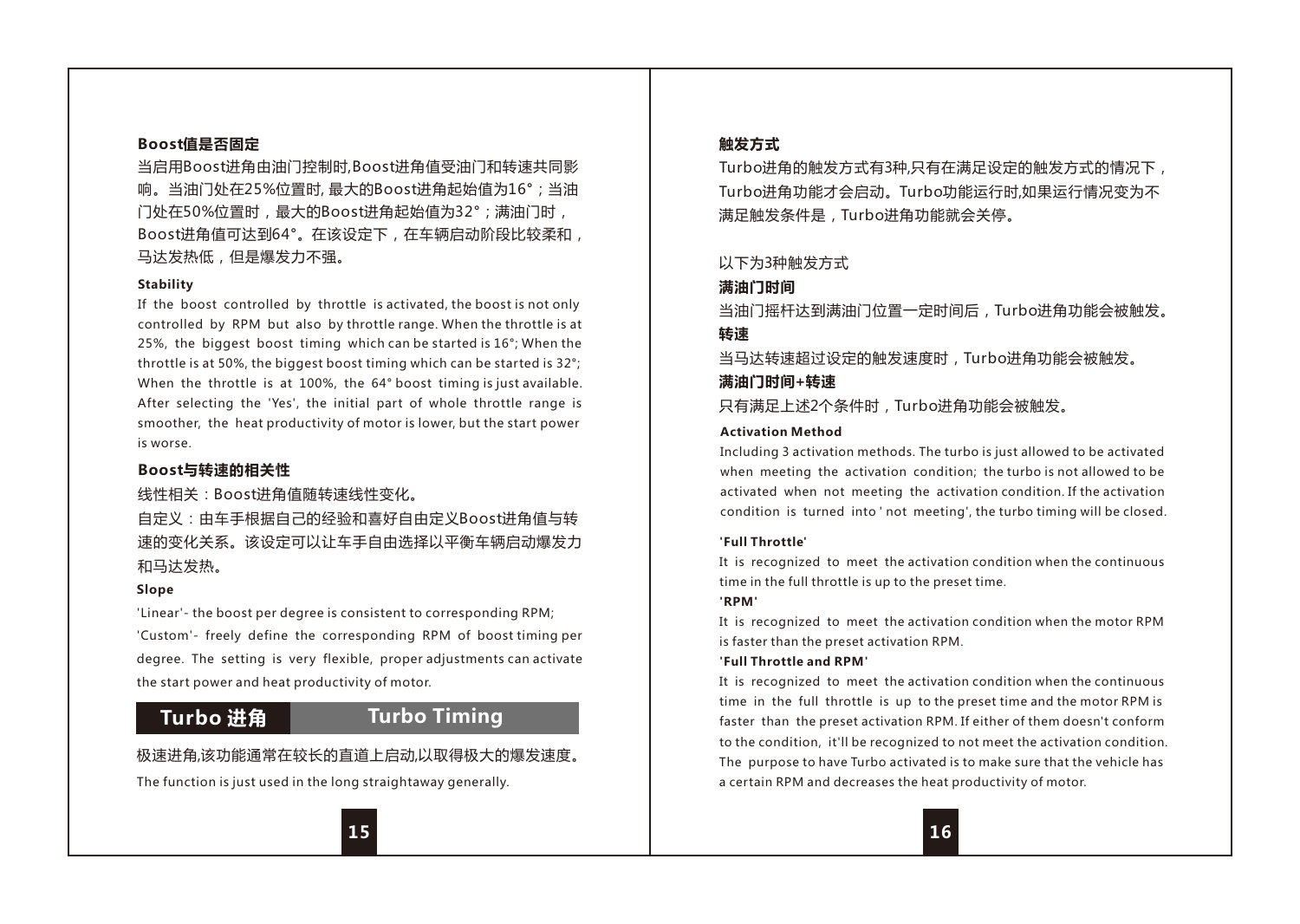#### **满油门触发延迟时间**

当 Turbo 触发方式设为满油门时间触发时, 摇杆达到满油门位置和 Turbo进角功能触发之间的延时时间。

#### **Turbo Delay**

The function refers to the continuous full throttle time activating turbo requires. When turbo activation method is set to 'Full Throttle', the turbo is just activated after the continuous full throttle time is up to the preset time.

#### **触发转速**

Turbo进角设为转速触发时,当马达转速超过预设触发转速时就会触 发Turbo进角功能。

#### **Start RPM**

When turbo activation method is set to 'RPM', the turbo is just activated after the motor RPM is faster than the preset activation RPM.

#### **Turbo全部释放速度**

当满足Turbo进角功能触发条件时,Turbo进角按照设定的释放速度 开始增长,例如:如果设为6°/0.1秒的释放速度,Turbo进角每0.1 秒会增加6°,直到最大进角。选择的释放速度越大,Turbo进角增大 越快,车辆爆发力越强,加速度越快,马达发热也越大。

#### **Turbo Slope "ON"**

When meeting the turbo activation condition, the turbo start to release at the selected speed. E.g.: '6 deg/0.1sec' indicates releasing turbo timing of 6 deg within 0.1 sec. The more it releases within 0.1 sec, the faster the turbo releases, the faster the vehicle accelerates, the higher the heat productivity of motor generates.

#### **Turbo全部关停速度**

车辆到达直道末端时,需要关停Turbo功能。选择一定的Turbo功能 关停速度进行线性降低,而不是使Turbo进角瞬间降低,车辆减速 更柔和,从而减少瞬间减速和刹车产生的破坏。

#### **Turbo Slope "OFF"**

When the turbo is activated, if the activation condition does not meet such as: slowing down to turn in the end of straightaway, the 'Full throttle' will be turned into 'Non full throttle'. When not meeting turbo activation condition, if the turbo is closed instantly, an obvious slowing down will occur such as: brake , which causes that the driveability becomes worse. If the turbo is closed at a certain speed, slowing down will become linear relatively, the driveability will be better.

# **编程卡使用说明书 LCD Program Card**

编程卡仅适用于RCOMG.CO.,LTD 生产的 DR120AX2 系列车用无刷 电调,该编程卡可以设置并存储多项不同的参数,便于使用者随时选 择最钟意的参数存储于电调。 可以作为独立的设备,直接利用LCD (液晶屏幕)显示电调参数,进行参数设定;也可以作为USB话配器 将电调和PC相连,利用PC软件实现电调程序的更新和参数设置功能。

Turbo LCD program card is only applied to Turbo series brushless ESC produced by RCOMG Model. Users can choose their desired parameter at any time. It has 2 use methods as follows: 1. Working as an individual device to set the parameters; 2.Working as an USB adapter to update the firmware and set the parameters on PC.

> 规格/Specification 外形尺寸/Dimension:91x54x18mm 重量/Weight:68g 供电电源/Power supply:DC5.0V-12.0V

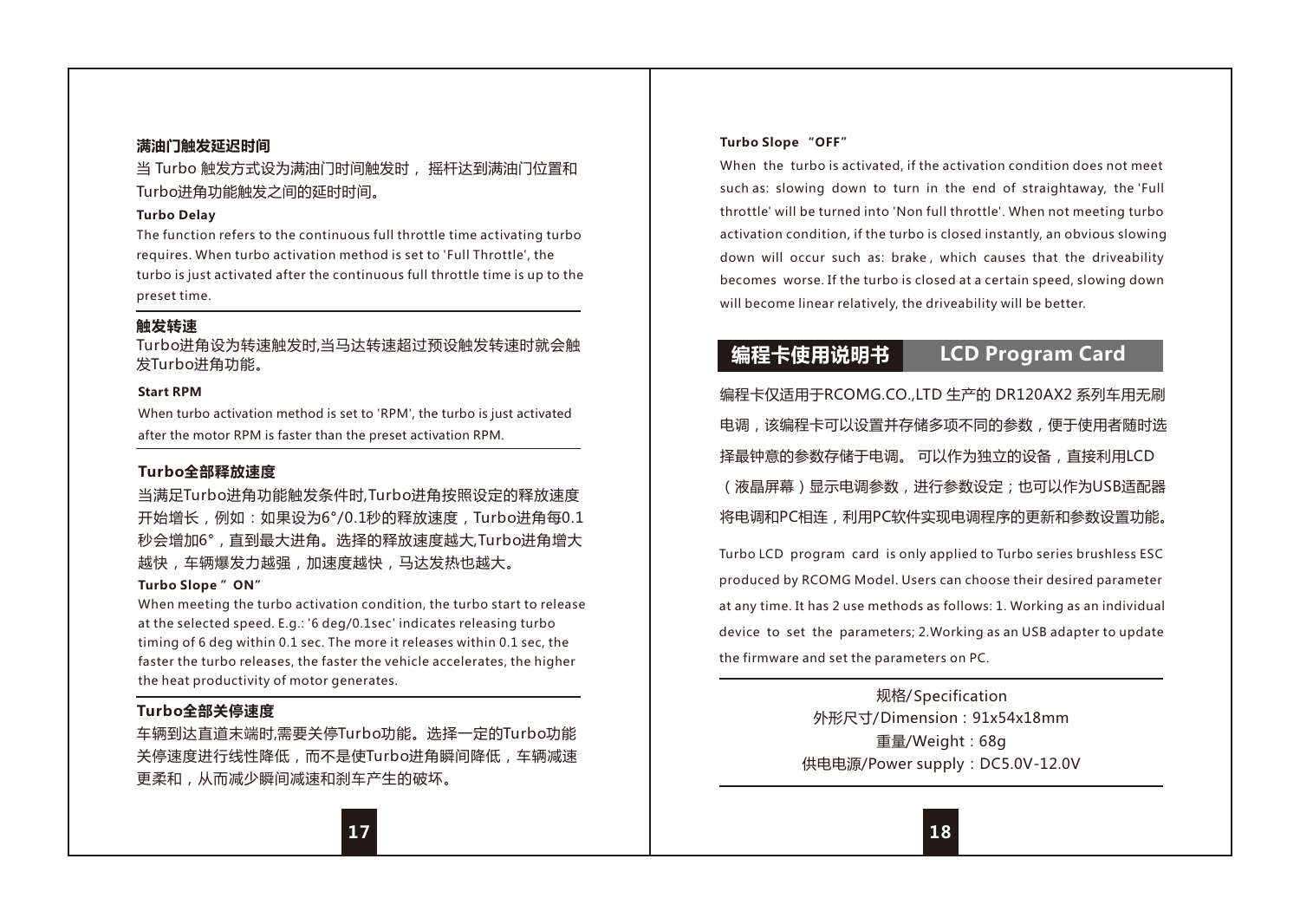### **连接步骤**

1. 首先断开电调电源。

2. 将电调上的信号线从接收机上拔下来,插入LCD编程卡左侧标注 的( )符号的插座,请根据符号所显示的极性插入信号线,不要插反。

3. 将电调接上主电源,打开开关键。

4. 如果连接正确,LCD 屏幕则显示界面( Turbo+Version+Date),此 时按压编程卡上任意键,编程卡将显示界面(Ready to connect ESC), 表示编程卡正在尝试和电调建立数据连接。

如果编程卡和电调的数据连接失败,则LCD屏幕会一直显示(Ready to connect ESC)。请检查信号线是否插反,并重复1,2,3操作步骤。 5. 如果连接成功,LCD屏幕会直接进入到第一个设定项,此时即可 设定参数。

注:请严格按上述顺序进行连接,步骤2和步骤3不可颠倒,否则编 程卡不能正常工作。

#### **How to connect the LCD program card**

1. Disconnect the battery from the ESC;

- 2. Disconnect the signal wire of the ESC from the receiver: then plug it into the socket marked with( )
- 3. Connect the battery to the ESC and turn on the ESC.
- 4. If the connection is correct, the following message(Turbo+Version+ Date) will be displayed on the LCD screen. Press any buttons, the following message (Ready to connect ESC)will be showed on the LCD Screen. It signifies that the data connection between LCD and ESC is establishing. If the data connection between LCD and ESC is failed, the LCD Screen is always showing (Ready to connect ESC); Please check whether the signal wire is connected correctly and repeat step1,2 ,3.
- 5. If the connection is established successfully, the first programmable item will be displayed on LCD screen. It's ready to set the parameters now.

Note: Please strictly connect according to the above sequence. The sequence of step 2 and step 3 can not be reversed. Otherwise, the LCD program card will not work properly.

**设定流程 Operation**

作为独立设备,利用LCD屏幕设置电调参数,按钮功能说明如下: Working as an individual device to program the ESC, the function of button is as follows:



**MENU**: 循环切换编程项目 **VALUE**:循环切换某编程项目的参数值

注:长按Menu,Value键可以快速选择自定义参数

**RESET**:返回到出厂默认设置模式;

OK:保存并发送当前所选的参数值到电调;如果更改自定义参数 值后,没有按压OK按钮,新参数值将不会保存在编程卡中并且也 不会更新到电调。对于已选择的自定义参数值,只有按压OK按钮, 才会保存到编程卡中并且会自动更新到电调;如果仅按压 MENU 按钮,则自定义参数值只能保存于编程卡中,但不会更新到电调。 例: 首先进入某参数项的自定义参数界面(比如"低电压关断值" cut-off Voltage 3.2/cell),再按压VALUE键,选择参数值,最 后按压OK键存储参数并更新到电调。

作为USB适配器,将电调和个人电脑连接,利用电脑上的专用程序 更新电调软件或设置参数。